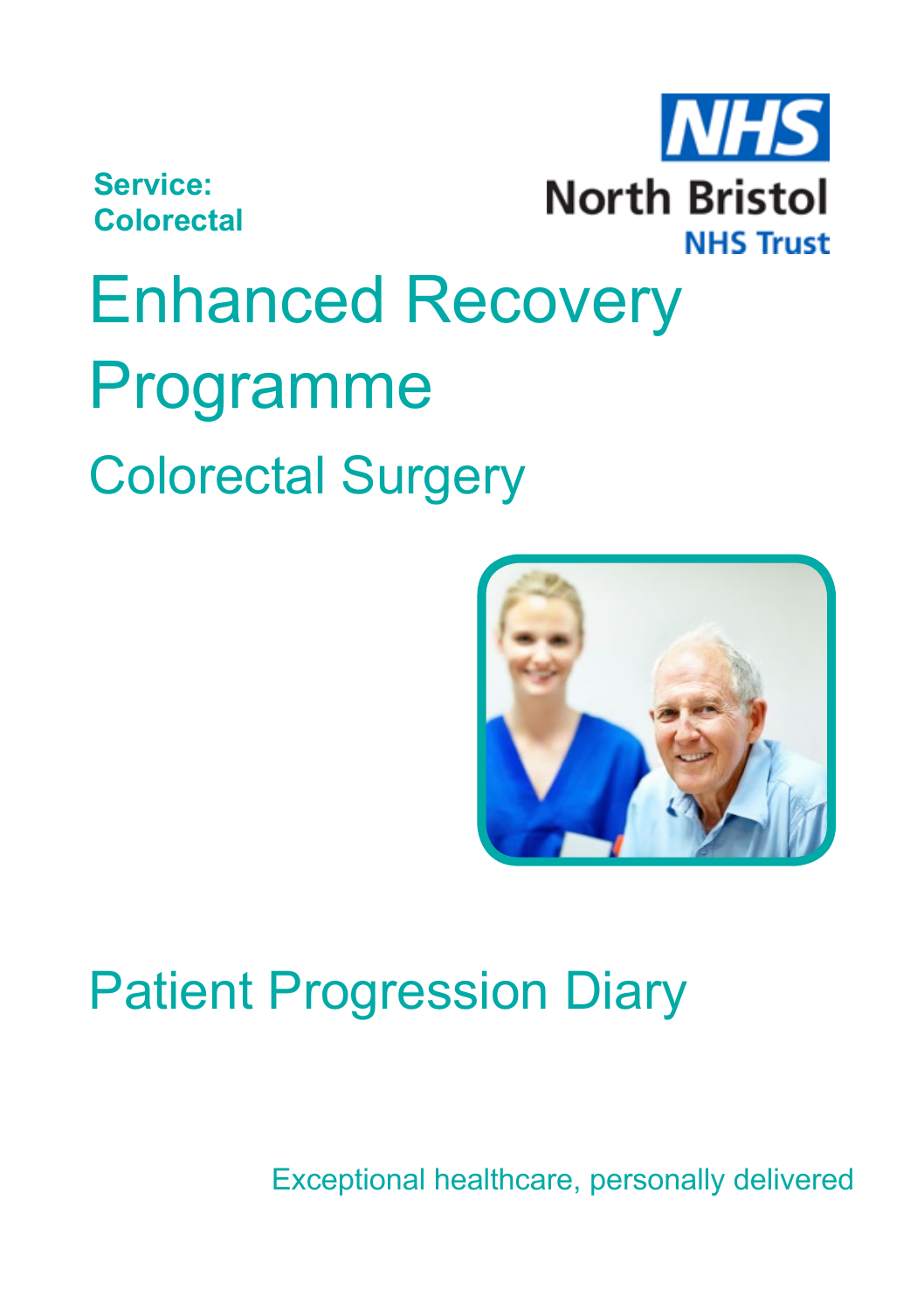## Evening Post-Surgery

### **Eating & Drinking**

### **You can drink as soon as you wish after your surgery**

How much did you have to drink on the evening of your surgery?

\_\_\_\_\_\_\_\_\_\_\_\_\_\_\_\_\_\_\_\_\_\_\_\_\_\_\_\_\_\_\_\_\_\_\_\_\_\_\_\_\_\_\_\_\_\_\_\_\_

### **You can eat 6 hours after your operation**

Did you have anything to eat?

 $\overline{\phantom{a}}$  , we can also the contract of  $\overline{\phantom{a}}$ 

Did you manage a Fortisip/juce drink?

 $\overline{\phantom{a}}$  , and the set of the set of the set of the set of the set of the set of the set of the set of the set of the set of the set of the set of the set of the set of the set of the set of the set of the set of the s

### **Breathing**

\_\_\_\_\_\_\_\_\_\_\_\_\_\_\_\_

**It is important that you do deep breathing exercises as prevention against chest infection. Please refer to your Enhanced Recovery patient information leaflet.**

Have you managed 5 deep breaths every hour?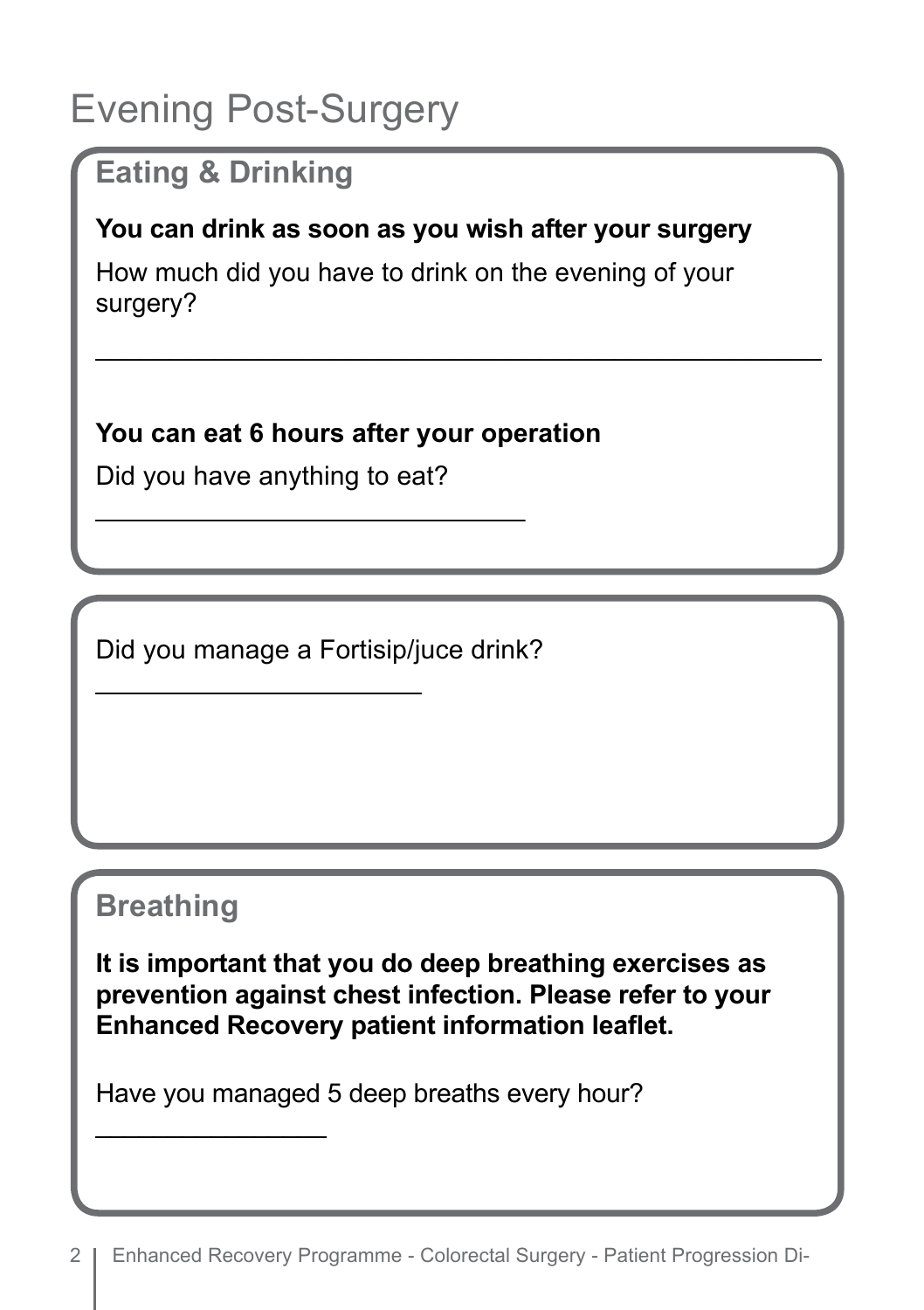| <b>Mobilit</b> |
|----------------|
|----------------|

 $\overline{\phantom{a}}$ 

**You can start to move around 6 hours after your operation**

| Have you sat out of bed? |  |
|--------------------------|--|
|                          |  |

Have you done leg exercises?

\_\_\_\_\_\_\_\_\_\_\_\_\_\_\_\_\_\_\_\_\_\_\_\_\_\_\_\_\_\_\_

Are you wearing the stockings to help prevent blood clots?

\_\_\_\_\_\_\_\_\_\_\_\_\_\_\_\_\_\_\_\_\_\_\_\_\_\_\_\_\_\_\_\_\_\_\_\_\_\_\_\_\_\_\_\_\_\_\_\_\_

| Pain & Nausea                             |  |  |  |  |  |  |  |              |  |  |                        |            |
|-------------------------------------------|--|--|--|--|--|--|--|--------------|--|--|------------------------|------------|
| <b>Pain score</b><br>Please circle        |  |  |  |  |  |  |  |              |  |  |                        |            |
| (no pain) 0 1 2 3 4 5 6 7 8 9 10<br>pain) |  |  |  |  |  |  |  | (intolerable |  |  |                        |            |
| <b>Nausea</b><br>Please circle            |  |  |  |  |  |  |  |              |  |  |                        |            |
| (none)                                    |  |  |  |  |  |  |  |              |  |  | 0 1 2 3 4 5 6 7 8 9 10 | (vomiting) |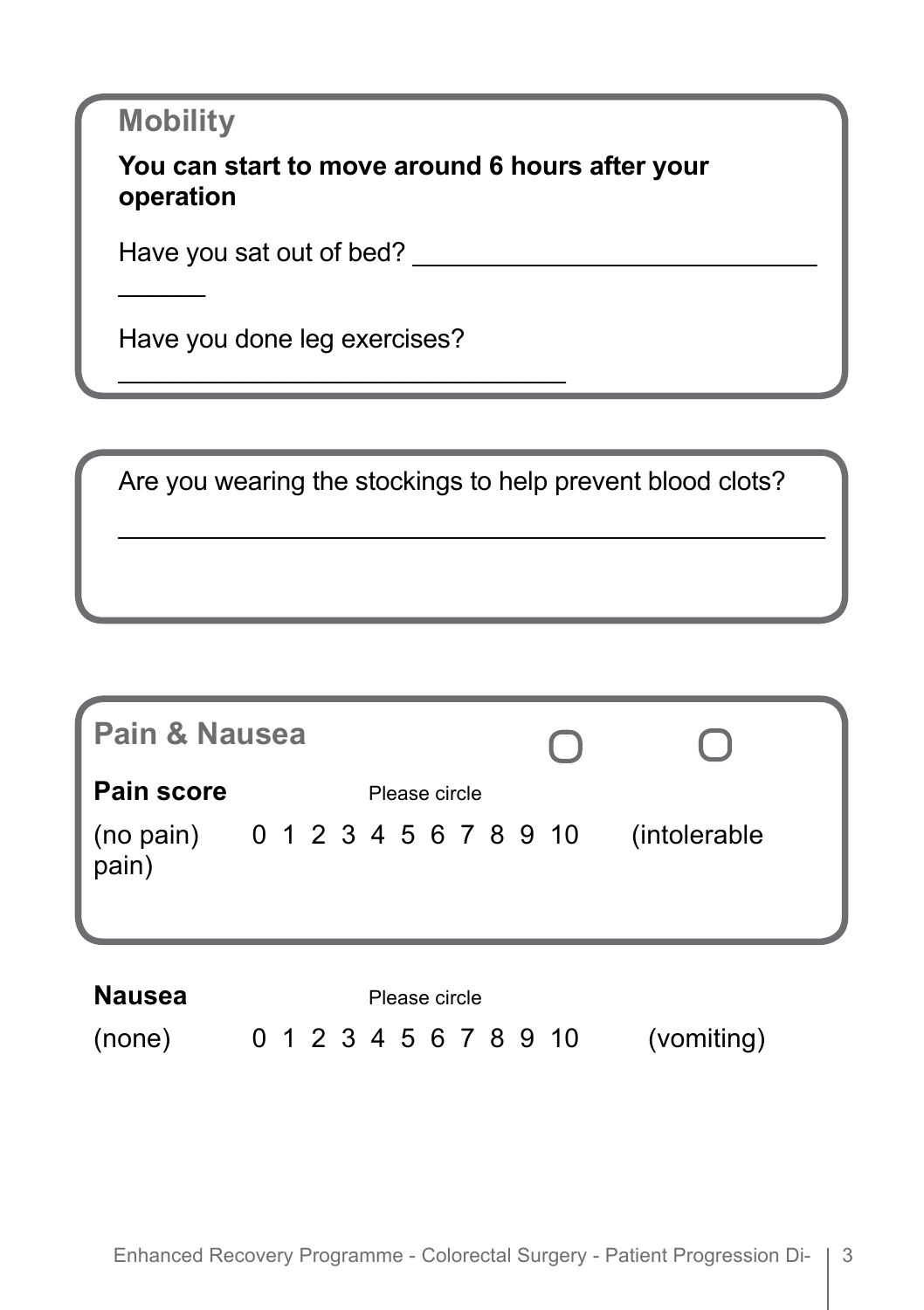### **Stoma Therapy (if stoma present)**

| Have you looked at your stoma bag? |     |    |
|------------------------------------|-----|----|
| Today's goals achieved?            | Yes | No |
| ∣ If No, please state reason∶      |     |    |

\_\_\_\_\_\_\_\_\_\_\_\_\_\_\_\_\_\_\_\_\_\_\_\_\_\_\_\_\_\_\_\_\_\_\_\_\_\_\_\_\_\_\_\_\_\_\_\_\_\_\_\_\_

| Day One after Your Operation                                                                             |                     |  |
|----------------------------------------------------------------------------------------------------------|---------------------|--|
| <b>Eating &amp; Drinking</b>                                                                             |                     |  |
| You can eat & drink today<br>Did you have anything to eat? Breakfast / Lunch / Dinner /<br><b>Snacks</b> | Please circle       |  |
| Have you been drinking today?                                                                            |                     |  |
| Did you manage Fortisip/juce drinks?                                                                     | $1 \quad 2 \quad 3$ |  |
| Have you chewed gum?                                                                                     | 2 <sup>3</sup>      |  |
|                                                                                                          |                     |  |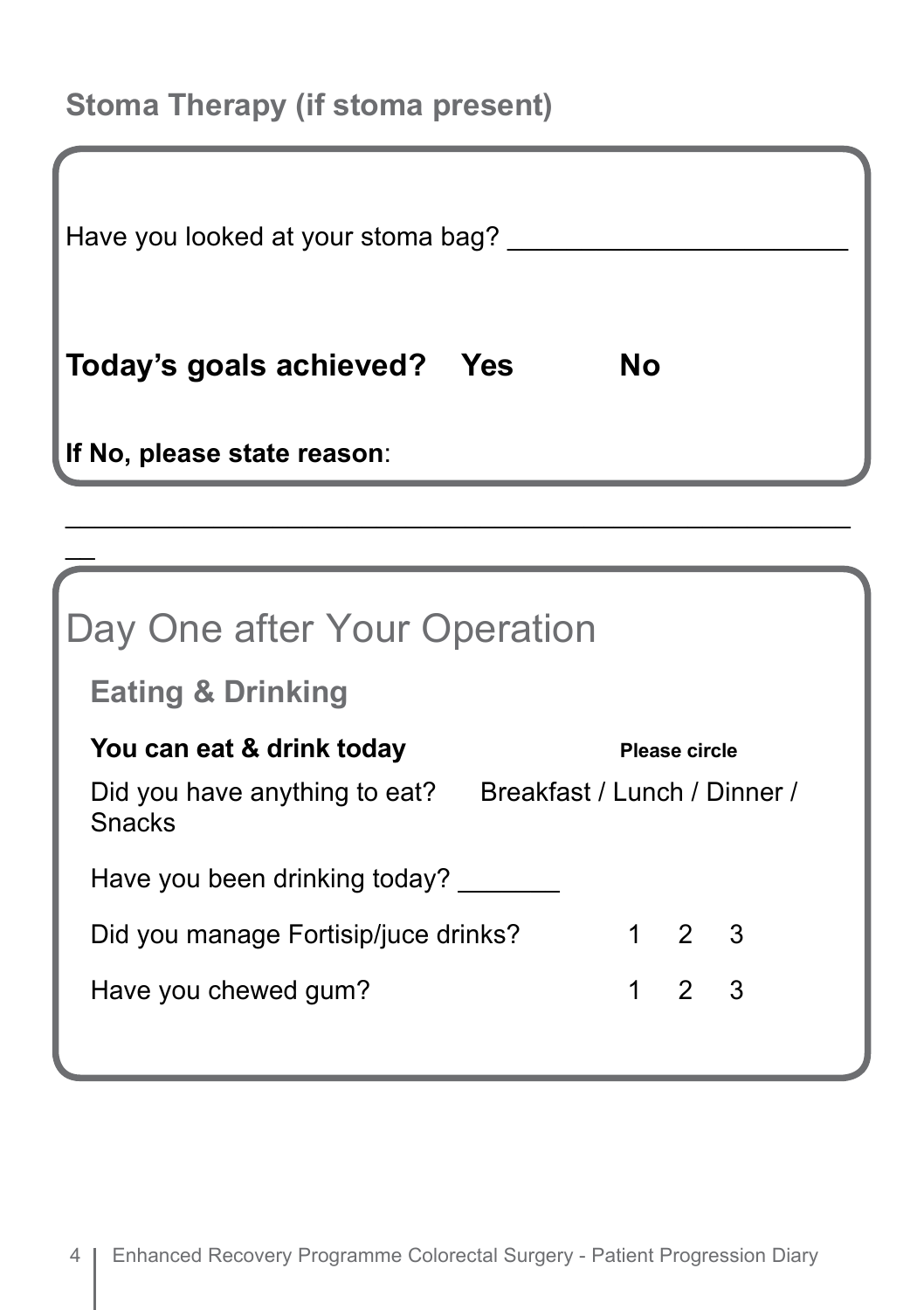| <b>Mobility, Exercise &amp; Resuming Normality</b>                              |
|---------------------------------------------------------------------------------|
| It is important to sit out of bed, breath deeply and walk<br>throughout the day |
| Have you sat out of bed and dressed in your own clothes?                        |
|                                                                                 |
|                                                                                 |
| Have you managed 5 deep breaths every hour?                                     |
| $1\quad 2\quad 3\quad 4$<br>Have you walked 60 metres today?                    |
| Are you wearing the stockings to help prevent blood<br>clots?                   |

| Have you observed the nurse give your Clexane injection ready<br>for when you go home? (If required – Nurse or Dr will inform<br>you) |               |                                  |                    |  |  |  |  |  |  |  |
|---------------------------------------------------------------------------------------------------------------------------------------|---------------|----------------------------------|--------------------|--|--|--|--|--|--|--|
| Pain & Nausea                                                                                                                         |               |                                  |                    |  |  |  |  |  |  |  |
| Pain score                                                                                                                            | Please circle | (no pain) 0 1 2 3 4 5 6 7 8 9 10 | (intolerable pain) |  |  |  |  |  |  |  |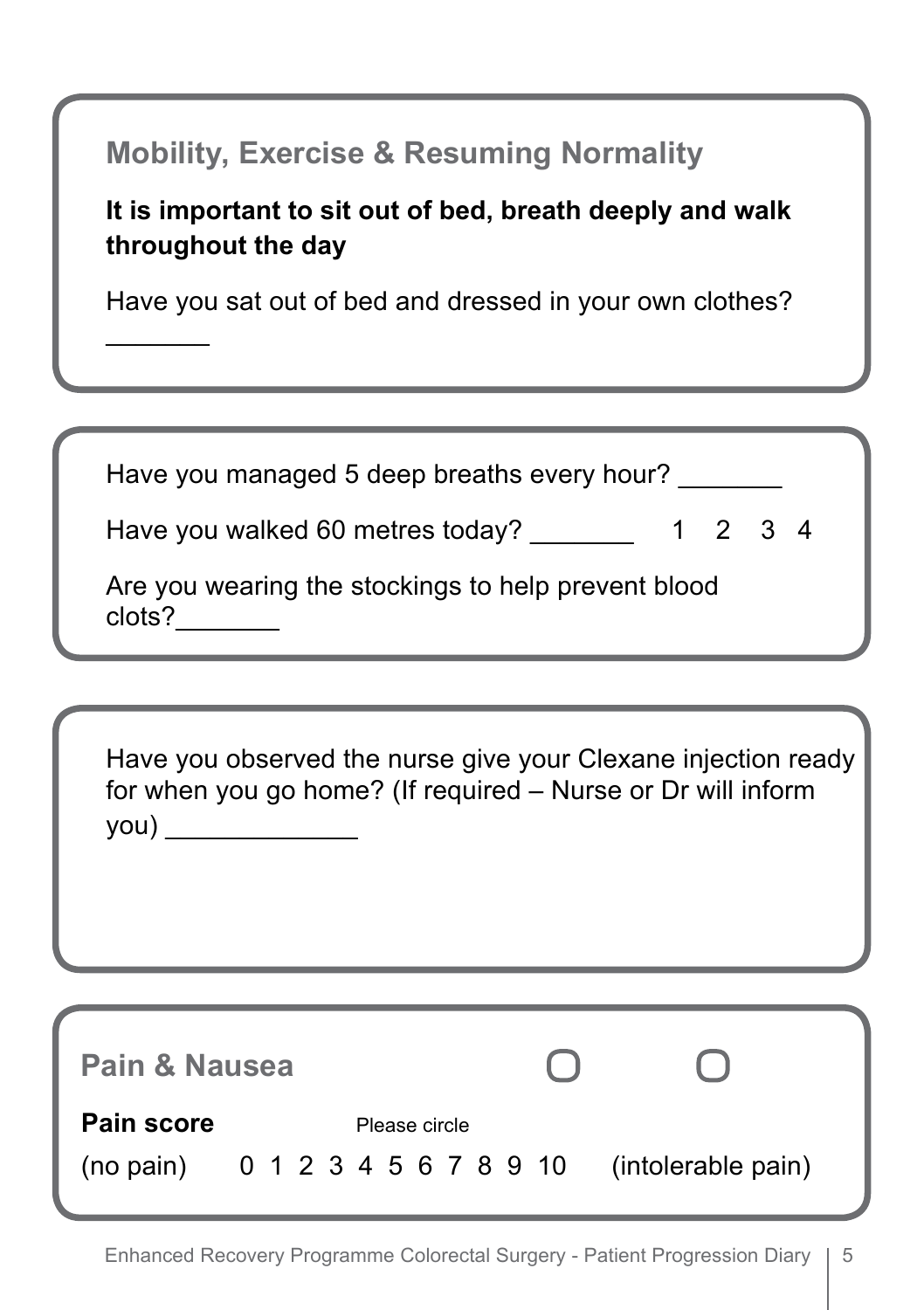## Day Two after Your Operation

| <b>Eating &amp; Drinking</b><br>You can eat & drink today |                              | Please circle       |  |
|-----------------------------------------------------------|------------------------------|---------------------|--|
| Did you have anything to eat?<br><b>Snacks</b>            | Breakfast / Lunch / Dinner / |                     |  |
| Have you been drinking today?                             |                              |                     |  |
| Did you manage Fortisip/juce drinks?                      |                              | $1 \quad 2 \quad 3$ |  |
| Have you chewed gum?                                      |                              | 1 2 3               |  |

| <b>Mobility, Exercise &amp; Resuming Normality</b><br>It is important to sit out of bed, breath deeply and walk<br>throughout the day                 |
|-------------------------------------------------------------------------------------------------------------------------------------------------------|
| Have you sat out of bed and dressed in your own clothes?                                                                                              |
|                                                                                                                                                       |
| Have you managed 5 deep breaths every hour?                                                                                                           |
| 2 3<br>Have you walked 60 metres today?                                                                                                               |
| Are you wearing the stockings to help prevent blood<br>clots?                                                                                         |
| Have you practiced giving your Clexane injection with nurse<br>supervision ready for when you go home? (If required - Nurse or<br>Dr will inform you) |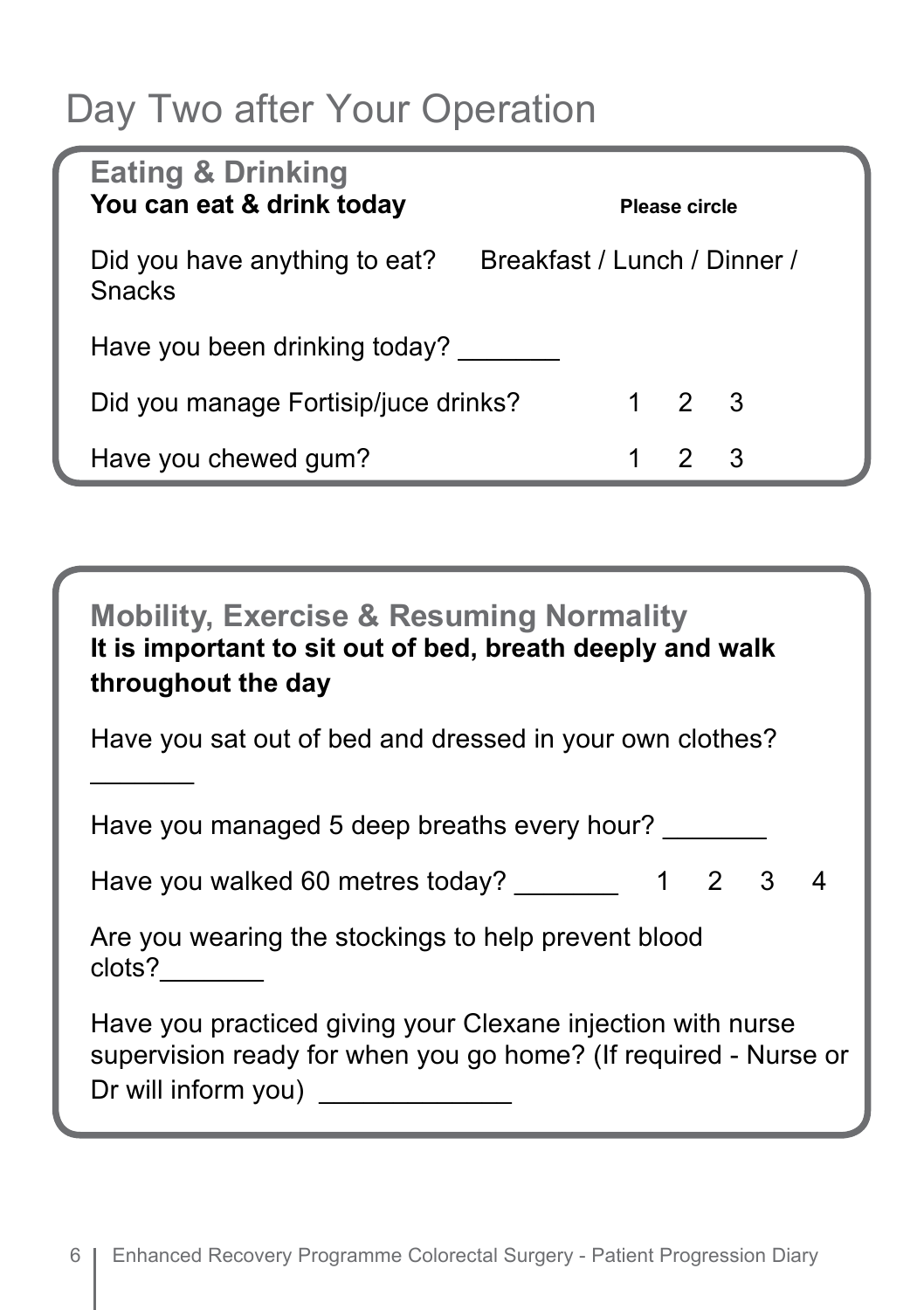| Pain & Nausea      |               |                        |  |  |  |  |  |  |  |  |                      |  |  |
|--------------------|---------------|------------------------|--|--|--|--|--|--|--|--|----------------------|--|--|
| Pain score         | Please circle |                        |  |  |  |  |  |  |  |  |                      |  |  |
| (no pain)<br>pain) |               | 0 1 2 3 4 5 6 7 8 9 10 |  |  |  |  |  |  |  |  | <i>(intolerable)</i> |  |  |
| <b>Nausea</b>      | Please circle |                        |  |  |  |  |  |  |  |  |                      |  |  |
| (none)             |               | 0 1 2 3 4 5 6 7 8 9 10 |  |  |  |  |  |  |  |  | (vomiting)           |  |  |

## **Toilet**  Have you passed wind? Have you had your bowels open? Have you passed urine (after your catheter is removed)?

| <b>Stoma Therapy (if stoma present)</b>                              |  |  |  |  |  |  |  |  |  |
|----------------------------------------------------------------------|--|--|--|--|--|--|--|--|--|
| Have you looked at your stoma bag?                                   |  |  |  |  |  |  |  |  |  |
| Have you practiced empting your stoma bag?                           |  |  |  |  |  |  |  |  |  |
| Have you practiced changing your stoma bag with<br>صمامط             |  |  |  |  |  |  |  |  |  |
|                                                                      |  |  |  |  |  |  |  |  |  |
|                                                                      |  |  |  |  |  |  |  |  |  |
| Today's goals achieved? Yes ()<br>$\overline{\mathsf{No}}$ $\bigcap$ |  |  |  |  |  |  |  |  |  |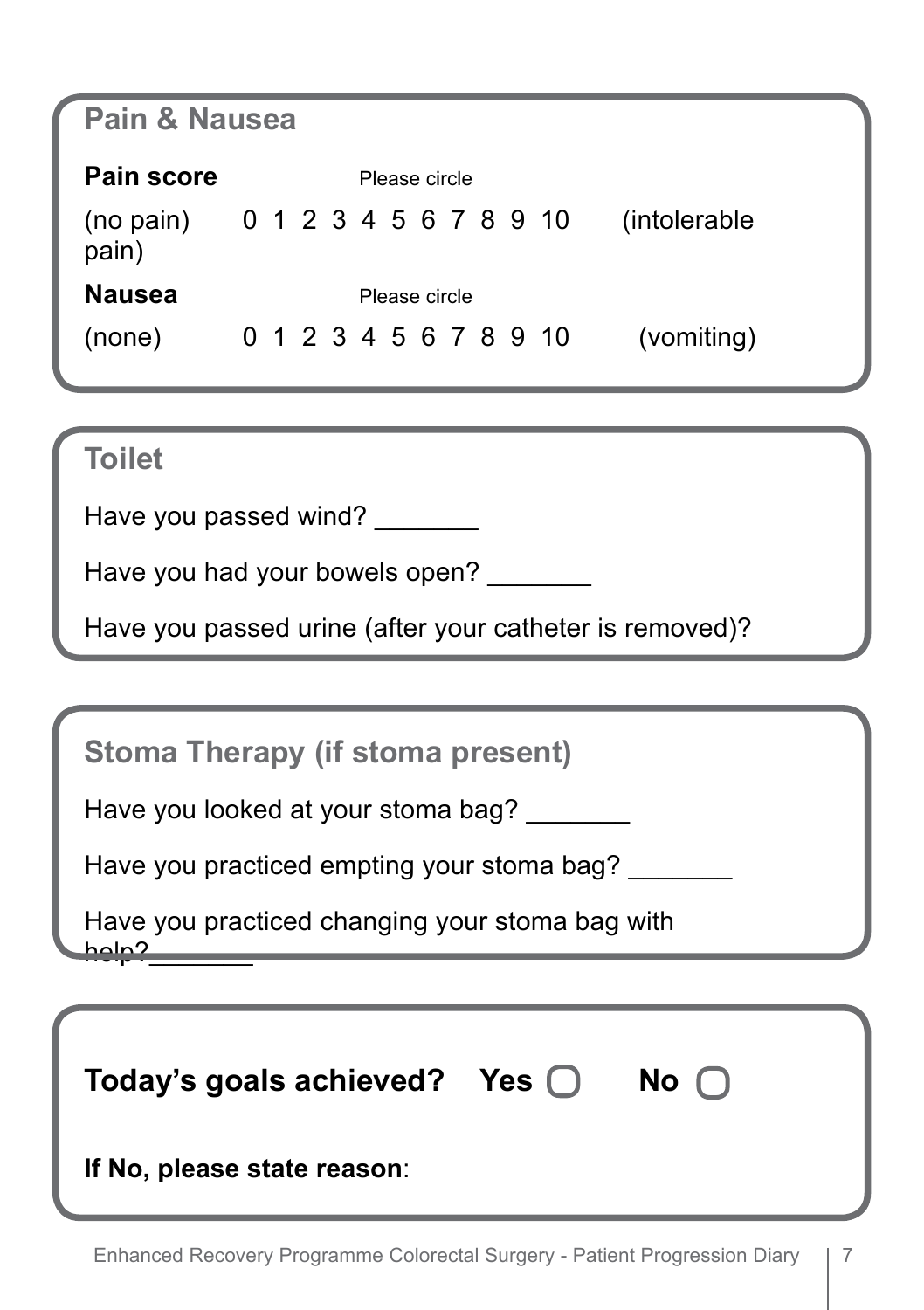### Day Three after Your Operation

| Did you have anything to eat? Breakfast / Lunch / Dinner / Snacks |
|-------------------------------------------------------------------|
|                                                                   |
|                                                                   |
|                                                                   |
|                                                                   |

| <b>Mobility, Exercise &amp; Resuming Normality</b><br>It is important to sit out of bed, breath deeply and walk<br>throughout the day                 |  |  |  |  |  |  |  |  |  |
|-------------------------------------------------------------------------------------------------------------------------------------------------------|--|--|--|--|--|--|--|--|--|
| Have you sat out of bed and dressed in your own clothes?                                                                                              |  |  |  |  |  |  |  |  |  |
|                                                                                                                                                       |  |  |  |  |  |  |  |  |  |
| Have you managed 5 deep breaths every hour?                                                                                                           |  |  |  |  |  |  |  |  |  |
| $1\quad 2\quad 3$<br>Have you walked 60 metres today?                                                                                                 |  |  |  |  |  |  |  |  |  |
| Are you wearing the stockings to help prevent blood<br>clots?                                                                                         |  |  |  |  |  |  |  |  |  |
| Have you practiced giving your Clexane injection with nurse<br>supervision ready for when you go home? (If required - Nurse or<br>Dr will inform you) |  |  |  |  |  |  |  |  |  |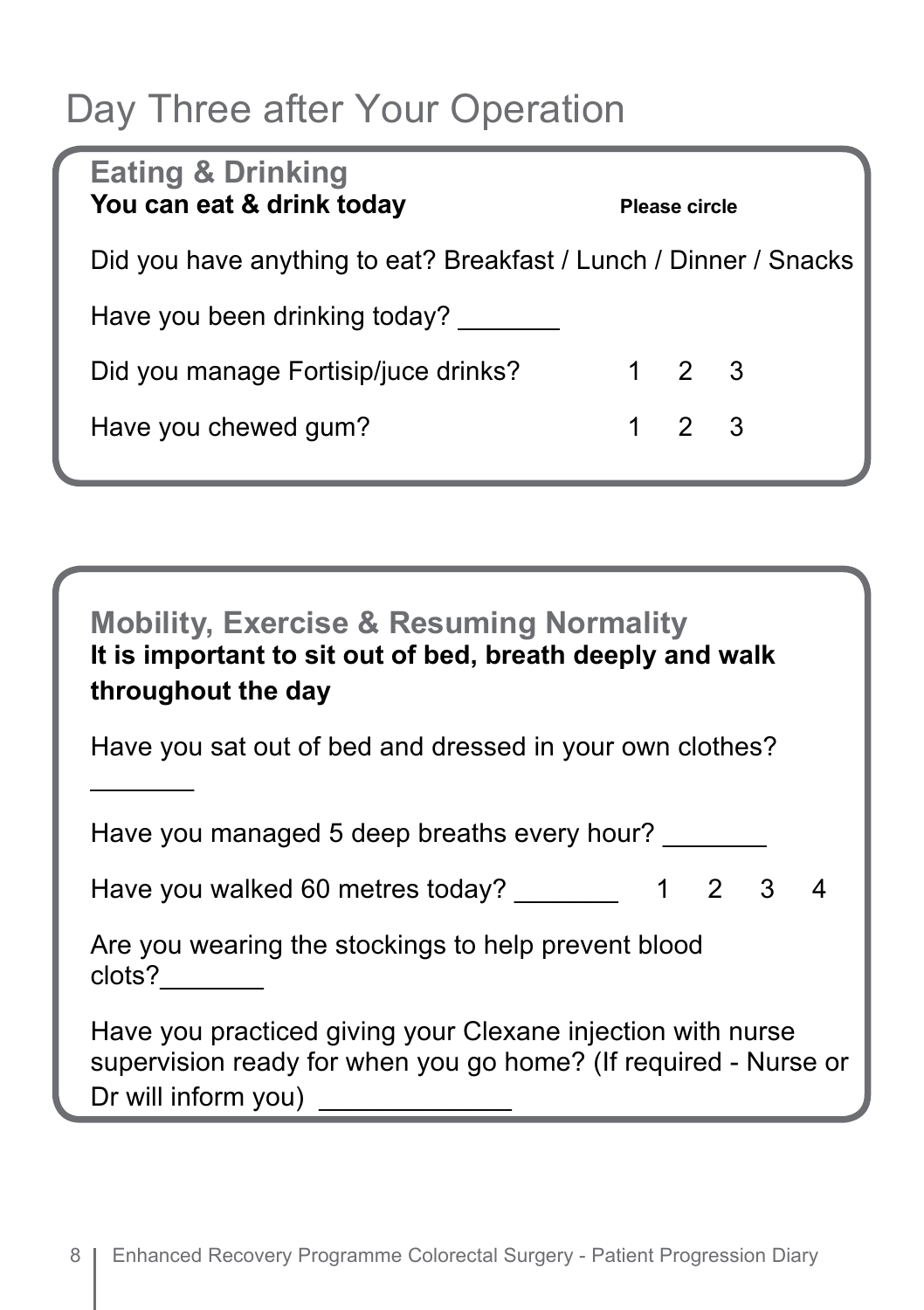| Pain & Nausea      |  |  |  |  |  |               |  |  |  |  |                        |                      |  |  |  |
|--------------------|--|--|--|--|--|---------------|--|--|--|--|------------------------|----------------------|--|--|--|
| <b>Pain score</b>  |  |  |  |  |  | Please circle |  |  |  |  |                        |                      |  |  |  |
| (no pain)<br>pain) |  |  |  |  |  |               |  |  |  |  | 0 1 2 3 4 5 6 7 8 9 10 | <i>(intolerable)</i> |  |  |  |
| <b>Nausea</b>      |  |  |  |  |  | Please circle |  |  |  |  |                        |                      |  |  |  |
| (none)             |  |  |  |  |  |               |  |  |  |  | 0 1 2 3 4 5 6 7 8 9 10 | (vomiting)           |  |  |  |

### **Toilet**

| Have you passed wind? |  |
|-----------------------|--|
|                       |  |

Have you had your bowels open?

Have you passed urine?

**Stoma Therapy (if stoma present)**

Have you practiced empting your stoma bag?

Have you practiced changing your stoma bag with help? or independently? \_\_\_\_\_\_\_\_

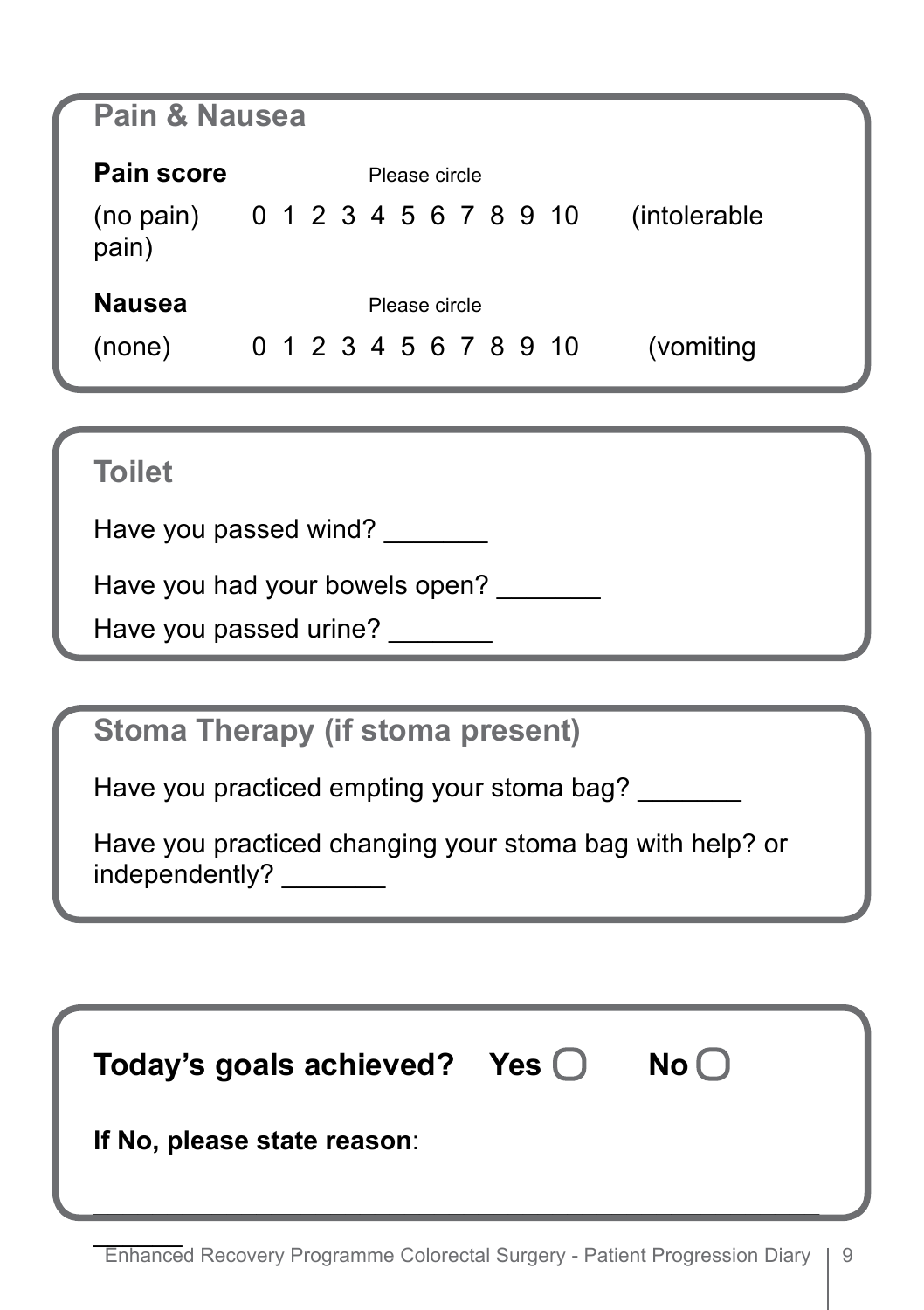### Day Four after Your Operation

| <b>Eating &amp; Drinking</b>                   |                              |  |                     |  |  |  |  |  |
|------------------------------------------------|------------------------------|--|---------------------|--|--|--|--|--|
| You can eat & drink today                      | Please circle                |  |                     |  |  |  |  |  |
| Did you have anything to eat?<br><b>Snacks</b> | Breakfast / Lunch / Dinner / |  |                     |  |  |  |  |  |
| Have you been drinking today?                  |                              |  |                     |  |  |  |  |  |
| Did you manage Fortisip/juce drinks?           |                              |  | $1 \quad 2 \quad 3$ |  |  |  |  |  |
| Have you chewed gum?                           |                              |  | 1 2 3               |  |  |  |  |  |

|  | <b>Mobility, Exercise &amp; Resuming Normality</b> |                                                           |
|--|----------------------------------------------------|-----------------------------------------------------------|
|  |                                                    | It is important to sit out of bed, breath deeply and walk |

### **throughout the day**

 $\overline{\phantom{a}}$ 

Have you sat out of bed and dressed in your own clothes?

Have you managed 5 deep breaths every hour?

Have you walked 60 metres today? 1 2 3 4

Are you wearing the stockings to help prevent blood clots?\_\_\_\_\_\_\_

Have you practiced giving your Clexane injection with nurse supervision ready for when you go home? (If required - Nurse or Dr will inform you)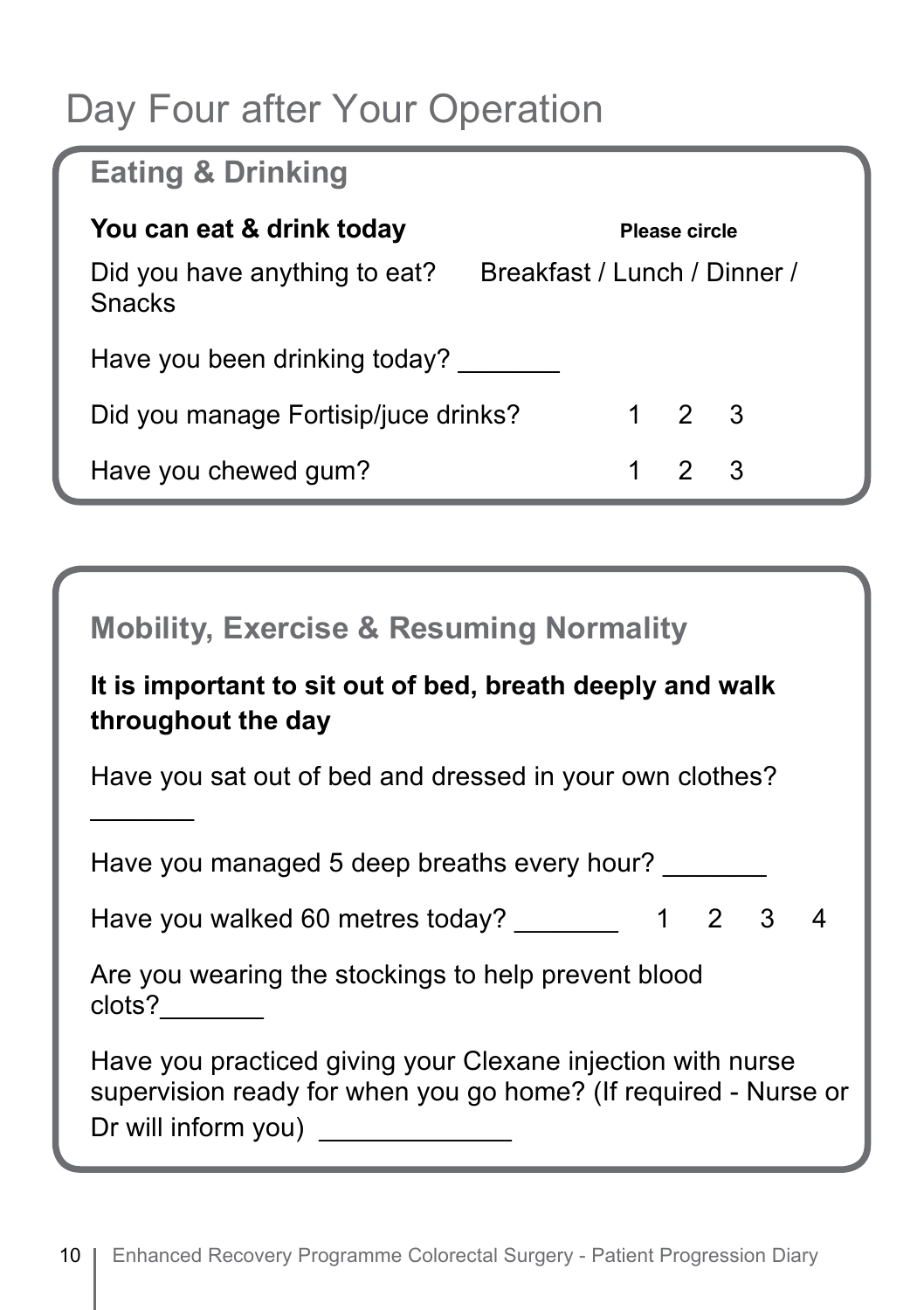| Pain & Nausea     |  |  |               |  |  |               |  |  |  |  |                        |                    |  |  |  |  |
|-------------------|--|--|---------------|--|--|---------------|--|--|--|--|------------------------|--------------------|--|--|--|--|
| <b>Pain score</b> |  |  |               |  |  | Please circle |  |  |  |  |                        |                    |  |  |  |  |
| (no pain)         |  |  |               |  |  |               |  |  |  |  | 0 1 2 3 4 5 6 7 8 9 10 | (intolerable pain) |  |  |  |  |
|                   |  |  |               |  |  |               |  |  |  |  |                        |                    |  |  |  |  |
| <b>Nausea</b>     |  |  | Please circle |  |  |               |  |  |  |  |                        |                    |  |  |  |  |
| (none)            |  |  |               |  |  |               |  |  |  |  | 0 1 2 3 4 5 6 7 8 9 10 | (vomiting)         |  |  |  |  |

| <b>Toilet</b>                  |  |
|--------------------------------|--|
| Have you passed wind?          |  |
| Have you had your bowels open? |  |
| Have you passed urine?         |  |

| Stoma Therapy (if stoma present)                             |  |  |  |  |  |  |  |  |
|--------------------------------------------------------------|--|--|--|--|--|--|--|--|
| Have you practiced empting your stoma bag?                   |  |  |  |  |  |  |  |  |
| Have you practiced changing your stoma bag<br>independently? |  |  |  |  |  |  |  |  |
| Do you feel ready to be discharged home with your stoma?     |  |  |  |  |  |  |  |  |
|                                                              |  |  |  |  |  |  |  |  |
|                                                              |  |  |  |  |  |  |  |  |
| Today's goals achieved? Yes $\bigcirc$<br>No                 |  |  |  |  |  |  |  |  |

 $\overline{\phantom{a}}$  , and the contract of the contract of the contract of the contract of the contract of the contract of the contract of the contract of the contract of the contract of the contract of the contract of the contrac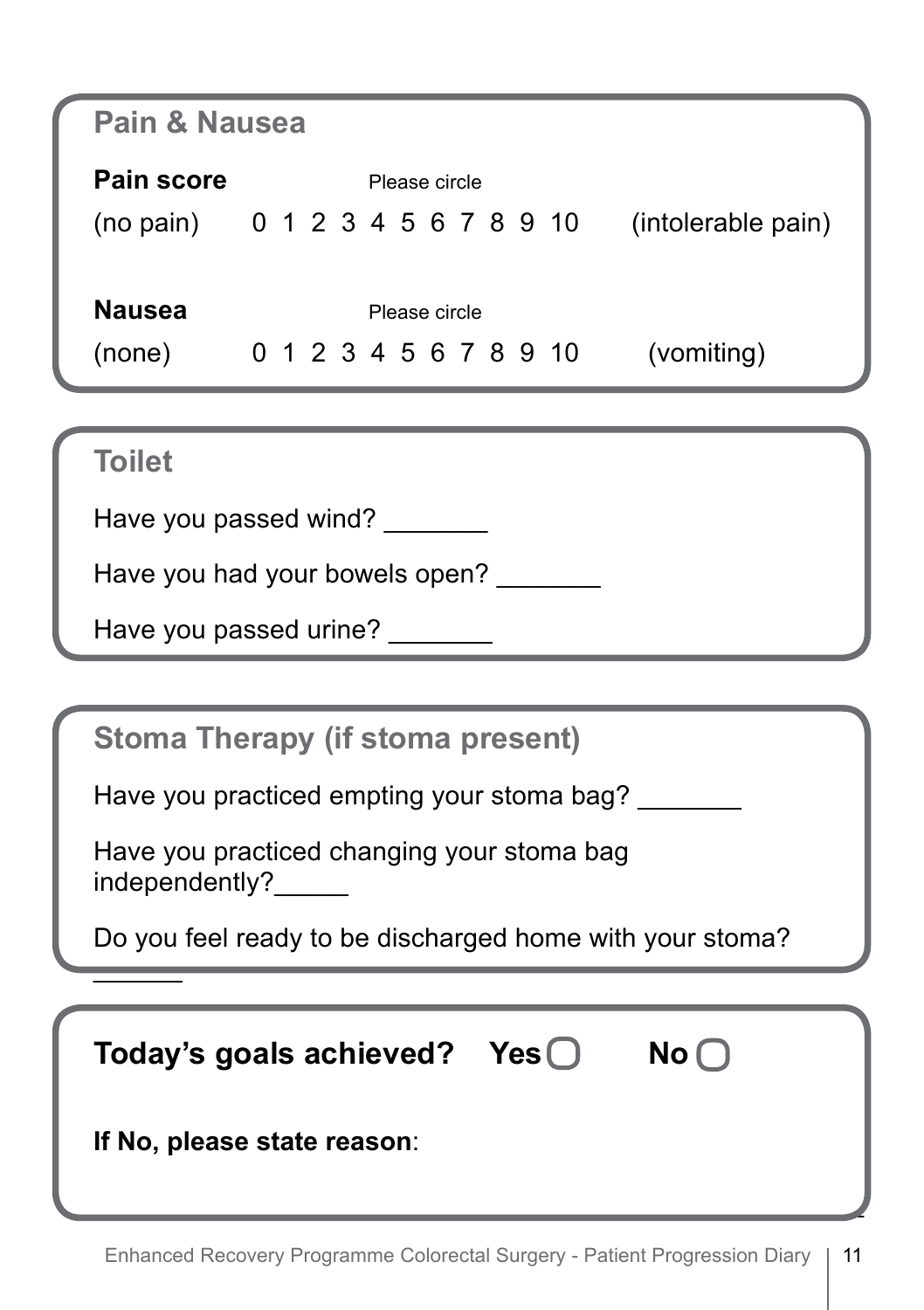## Day Five after Your Operation

| <b>Eating &amp; Drinking</b>                   |               |                              |  |  |  |  |  |  |
|------------------------------------------------|---------------|------------------------------|--|--|--|--|--|--|
| You can eat & drink today                      | Please circle |                              |  |  |  |  |  |  |
| Did you have anything to eat?<br><b>Snacks</b> |               | Breakfast / Lunch / Dinner / |  |  |  |  |  |  |
| Have you been drinking today?                  |               |                              |  |  |  |  |  |  |
| Did you manage Fortisip/juce drinks?           |               | $1 \quad 2 \quad 3$          |  |  |  |  |  |  |
| Have you chewed gum?                           |               | $1 \quad 2 \quad 3$          |  |  |  |  |  |  |

**Mobility, Exercise & Resuming Normality**

#### **It is important to sit out of bed, breath deeply and walk throughout the day**

Have you sat out of bed and dressed in your own clothes?

Have you managed 5 deep breaths every hour?

 $\overline{\phantom{a}}$ 

Have you walked 60 metres today? 1 2 3 4

Are you wearing the stockings to help prevent blood clots?\_\_\_\_\_\_\_

Have you practiced giving your Clexane injection with nurse supervision ready for when you go home? (If required - Nurse or Dr will inform you)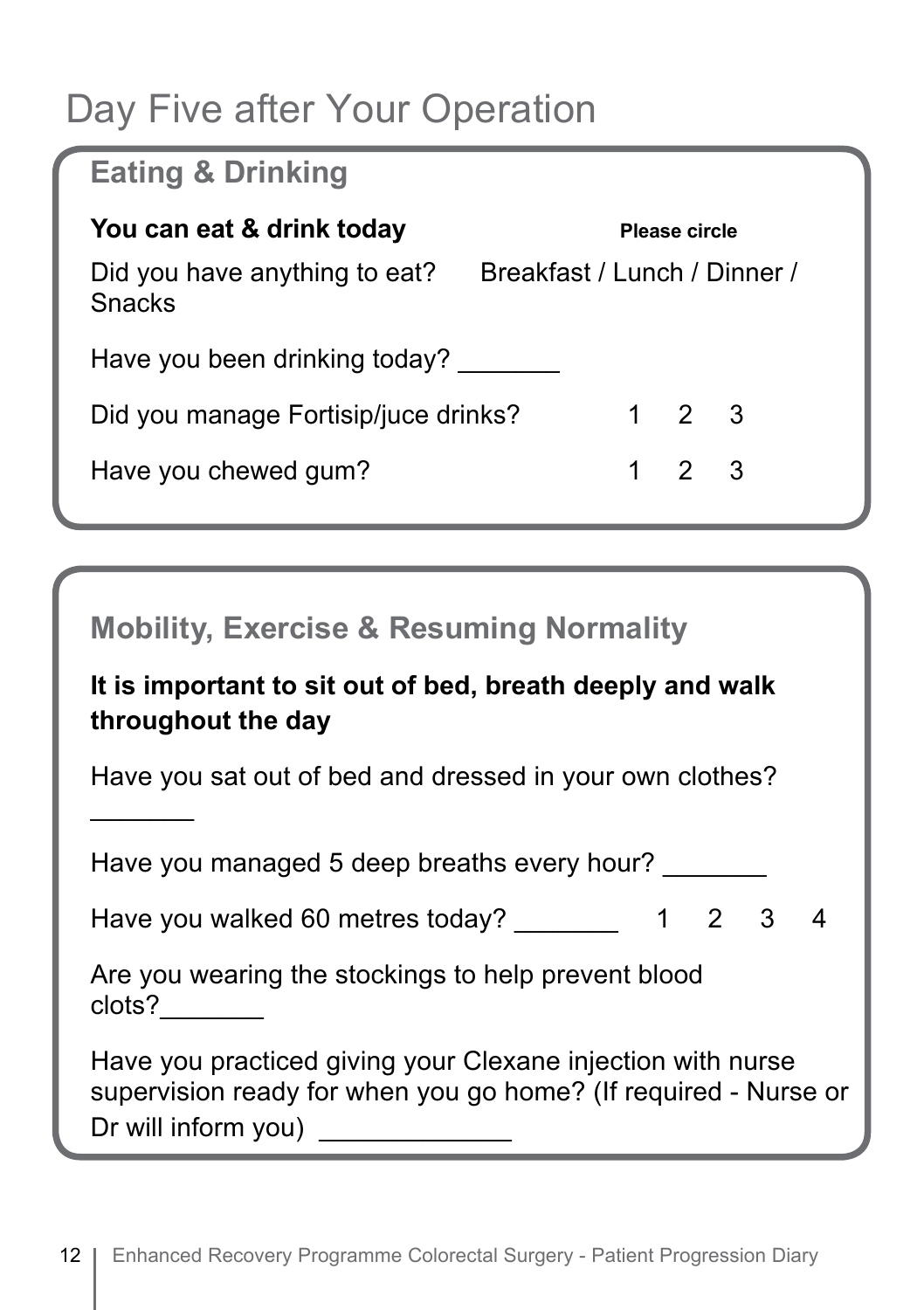| Pain & Nausea |               |  |  |  |  |  |  |               |  |  |                        |                    |
|---------------|---------------|--|--|--|--|--|--|---------------|--|--|------------------------|--------------------|
| Pain score    |               |  |  |  |  |  |  | Please circle |  |  |                        |                    |
| (no pain)     |               |  |  |  |  |  |  |               |  |  | 0 1 2 3 4 5 6 7 8 9 10 | (intolerable pain) |
| <b>Nausea</b> | Please circle |  |  |  |  |  |  |               |  |  |                        |                    |
| (none)        |               |  |  |  |  |  |  |               |  |  | 0 1 2 3 4 5 6 7 8 9 10 | (vomiting)         |

### **Toilet**

 $\overline{\phantom{a}}$ 

Have you passed wind?

Have you had your bowels open?

Have you passed urine?

|  |  | <b>Stoma Therapy (if stoma present)</b> |  |
|--|--|-----------------------------------------|--|
|--|--|-----------------------------------------|--|

Have you practiced empting your stoma bag?

| Have you practiced changing your stoma bag |  |  |
|--------------------------------------------|--|--|
| independently?                             |  |  |

Do you feel ready to be discharged home with your stoma?

\_\_\_\_\_\_\_\_\_\_\_\_\_\_\_\_\_\_\_\_\_\_\_\_\_\_\_\_\_\_\_\_\_\_\_\_\_\_\_\_\_\_\_\_\_\_\_

Today's goals achieved? Yes  $\bigcap$  No

**If No, please state reason**: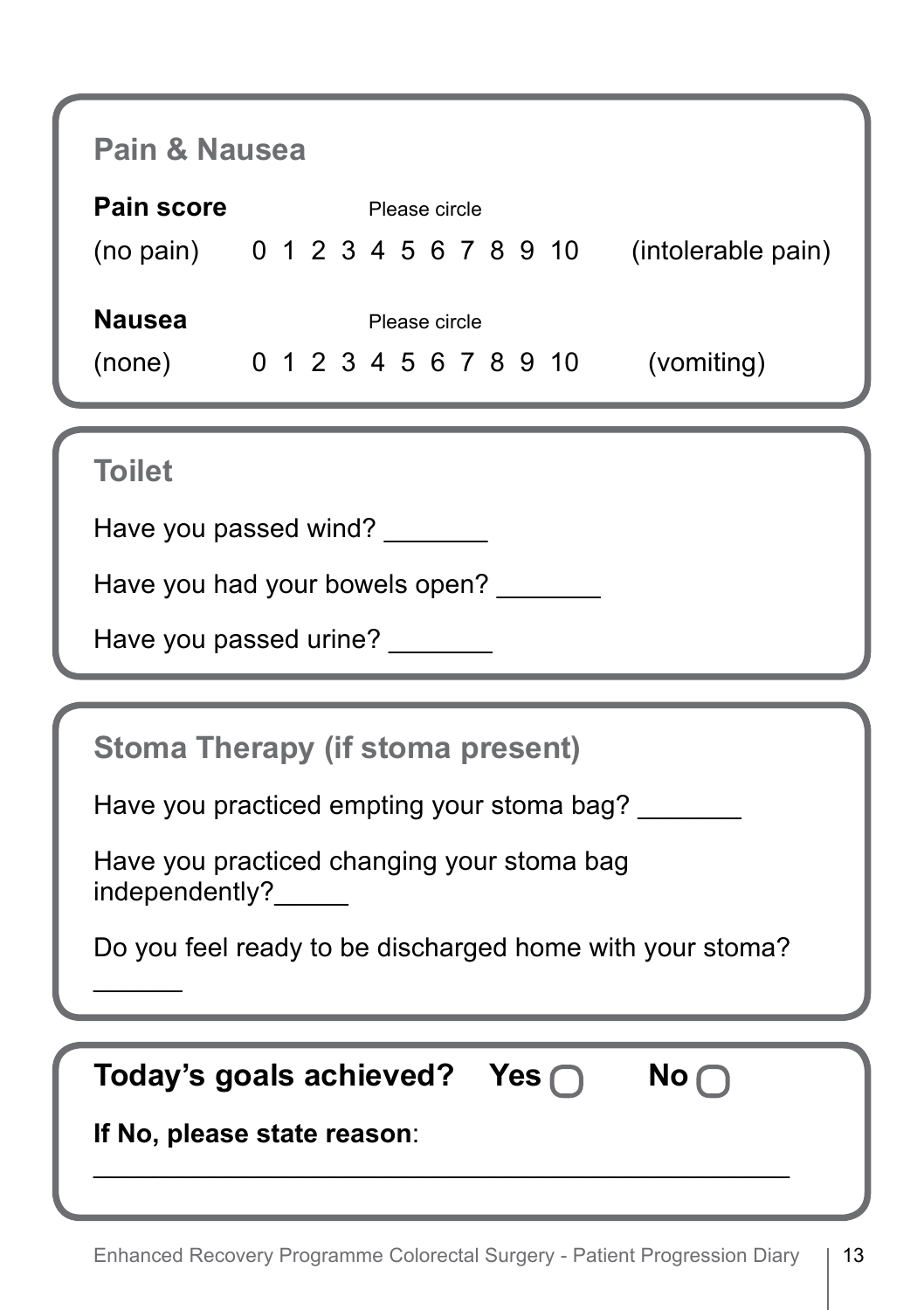14 | Enhanced Recovery Programme Colorectal Surgery - Patient Progression Diary